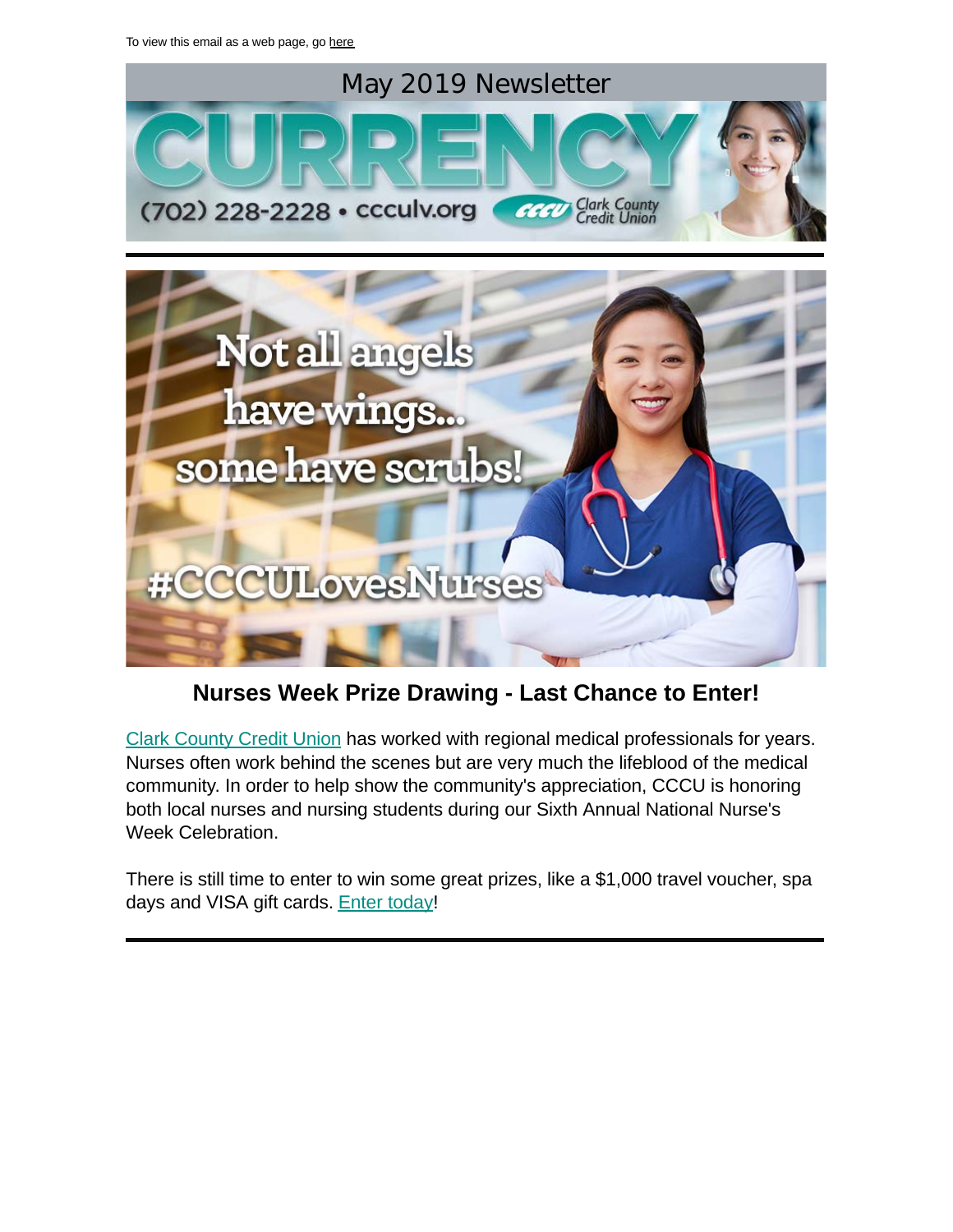

**Clark County Credit Union Helps Las Vegas Businesses Grow**

From the consultation and quick pre-approvals to locked in rates and low closing fees, CCCU's commercial lending experts know what it takes to help your business grow and succeed. This month we are featuring a member business that is taking advantage of CCCU's commercial lending products: Nevada Cooler Pad.

Nevada Cooler Pad has been serving its customers since 1953, offering a wide variety of products, services and expertise in Las Vegas and is a licensed and insured, residential, commercial and industrial, evaporative cooler business. Their team specializes in evaporative coolers along with a complete range of parts and accessories, as well as energy consulting.

Mike Zimmer, CCCU member and majority owner and VP of Sales of Nevada Cooler Pad recently acquired Air Filter Sales & Service, a company his grandfather had founded in 1955 that was later sold by his father.

Zimmer says that what really helped with the overall decision of going with CCCU for the commercial loan he needed was "being able to receive personalized service, plus receive the dividends of being a member-owner. It's nice to know if you're going to go borrow money from somebody, that you're also earning some of that money back," Zimmer said. "It's a good relationship."

CCCU assisted Zimmer with the reacquisition of Air Filter Sales and Service this year, as the previous owner of Air Filter Sales and Service (his grandfather's original business) retired last year and the company became available to acquire.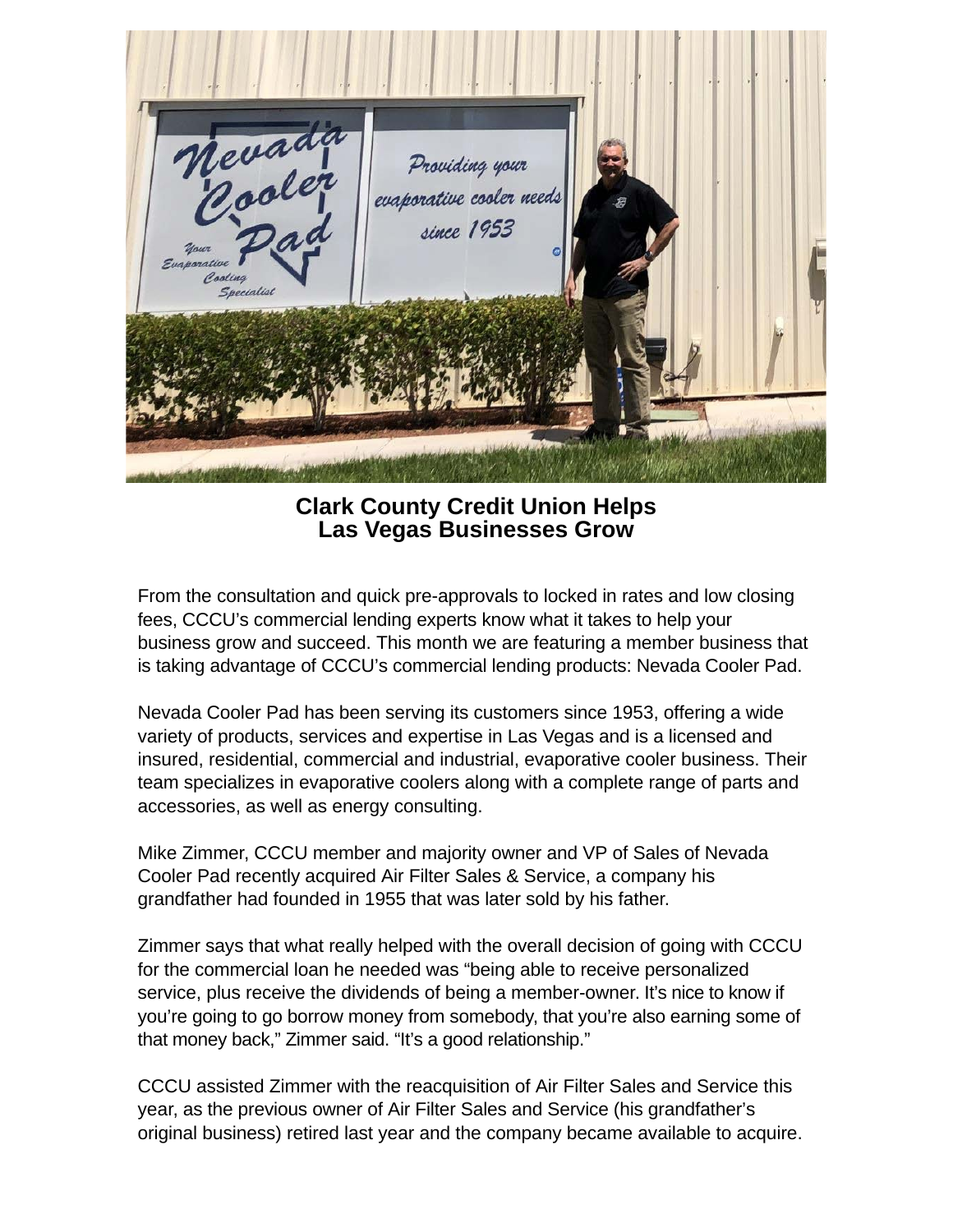"Basically, this commercial loan from CCCU is helping us put the band back together. These companies operated together almost 30 years ago, and now they'll be operating together again," Zimmer said.

"We operate in a family environment and I always look at my company as an extension of my family," Zimmer said. "We take a very intimate approach with our customers and it's very important for us, not only to supply them but to understand what their needs are. We need to help them and serve them."

This sounds a lot like how CCCU strives to work with our members, knowing their circumstances and helping them save money and time. Along with our annual Bonus Dividend, our lower rates and fees, higher savings yields and front-line services, we also continue to deliver personal service the CCCU way.

If you'd like more information on growing and expanding your business, contact CCCU at 702-228-2228 for more information on our commercial loan products.



Tired of the dealership? Learn more about our in-branch auto broker at these upcoming Members Auto Days!

Snacks and prizes will be provided.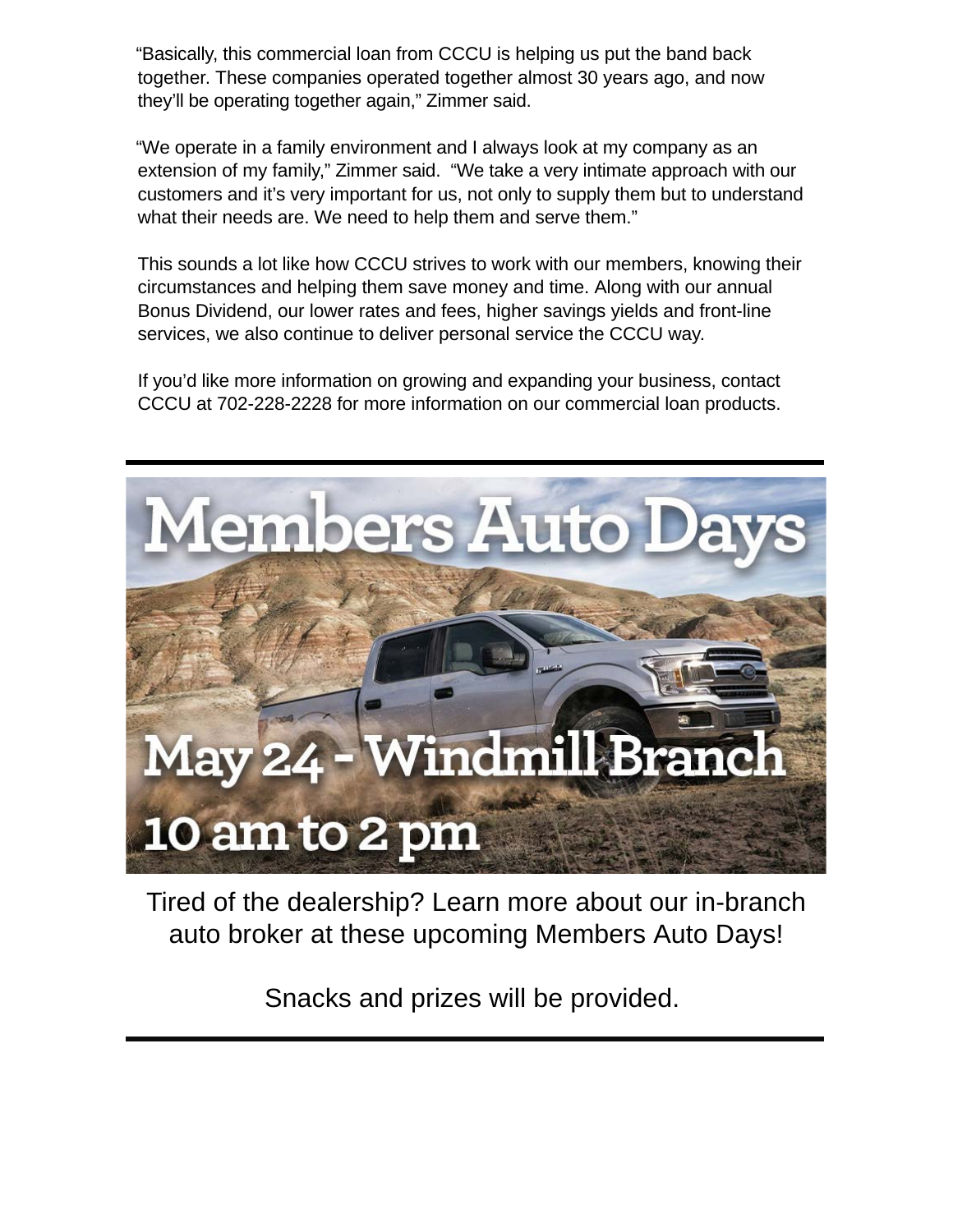

# **3 Tips to Painlessly Sell Your Home and Buy a New One**

## **1. Find a Good Real Estate Agent**

Having an experienced, responsible real estate agent to help you with selling your home is a must. If you have friends or family members who have recently sold their homes, ask who they used and if they would hire them again. Personal recommendations are usually better than just picking someone at random off the internet. Don't hesitate to ask agents for some references and proof of their track record. Once you've chosen someone who you're comfortable with, sit down and talk about a game plan for selling your home. If you're staying in the area, your agent can also help you [find a new home](https://www.ccculv.org/Mortgage-Loans.aspx#Land-and-Home-Construction) and provide input on [types of mortgage loans](https://www.ccculv.org/CustomContent.aspx?Name=3%20Steps%20to%20Choosing%20the%20Best%20Mortgage%20Loan) that may be right for you.

### **2. Price it Right**

A competent agent will help you determine how to price your home to sell. Check out the cost of comparable properties in the area. Because it's a seller's market, you may be tempted to list it high, but this can lead to your home staying on the market for months. Keep in mind that if your home's reasonably priced, buyers may try to outbid each other, and you'll end up getting more than the asking price; for example, if your home is worth \$300,000, it's probably best to list it at \$299,000, not \$310,000. In a competitive market, pricing it under the max threshold will generate more interest and ultimately, help your home sell faster.

### **3. Take the Time to Properly Stage & Photograph Your Home**

Staging your home inside and out is vital. Inspect your home and yard from top to bottom and make minor repairs and improvements like fixing broken cabinets, upgrading light fixtures and painting. It's also important to thoroughly clean your home, remove clutter and get rid of excess furniture. Make sure your yard and the exterior of your home look appealing and tidy as well. Many potential buyers drive by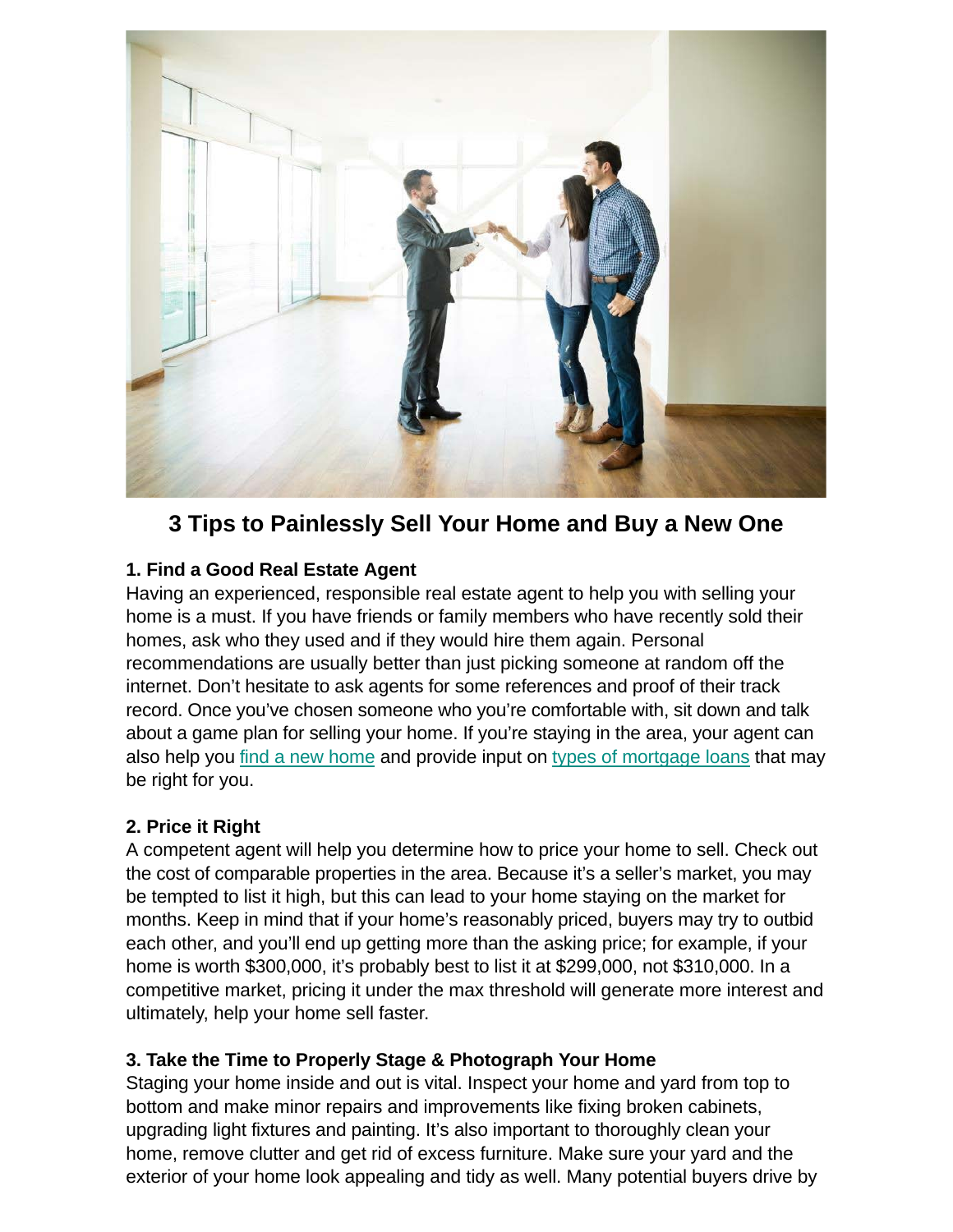before taking a look inside, so curb appeal is a must. Once your home is ready, hire a professional photographer to take photos. The right composition and lighting can make a huge difference in the way people perceive your home. Pick photos that pop and really show off your home's best features. This will make buyers want to see more.

### **Find the Best Mortgage Loan for You**

Clark County Credit Union offers an array of conventional fixed and variable-rate **mortgage loans** made to fit your budget and goals. To learn more, [contact us](https://www.ccculv.org/Contact-Us.aspx) at 702-228-2228 today!



# **Money Matters for Newlyweds**

Consider This: Perhaps your wedding is just around the corner. Or you've managed to survive the wedding stresses and are enjoying the honeymoon. Or you're settling into your new home together. Wherever you are on the newlywed spectrum, you may have heard one of the most common problems in marriage is finances. It can often lead to divorce.

So…how do you avoid falling into the trap of arguing and disagreeing about money? Financial experts have some advice for those just entering marital bliss. Some of these you should probably consider doing even before walking down the aisle.

**Don't be shy-talk about money.** Many married couples don't do this, and they should. Discuss your values about money. Are you spender or saver? How will